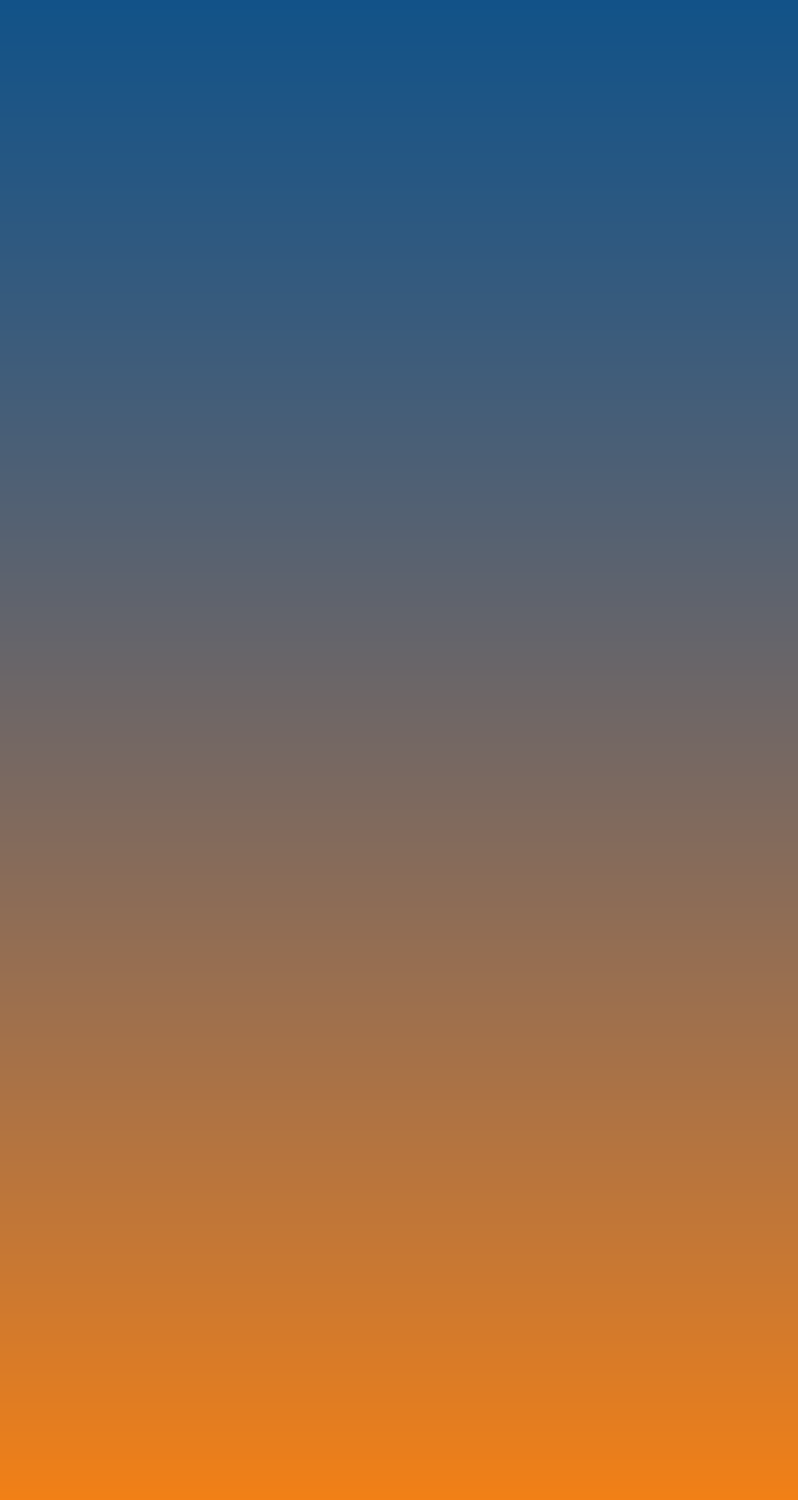The European Private Equity Outlook 2022 is the 13th consecutive publication in a series launched by Roland Berger in 2010.

This year's key messages include:

- → For 2022, nearly two thirds of PE professionals expect more M&A transactions with PE involvement than in 2021
- → Similar to 2020 and 2021, technology, pharma & healthcare as well as business services & logistics are perceived as the most attractive industries
- $\rightarrow$  In terms of associated transaction volumes, the mid-cap/ small-cap segments are seen as the most promising, but all segments show a strong positive trend
- → ESG is considered an important or very important element of due diligence and target selection by 66% of PE professionals – Its importance is expected to grow in the next 5 years
- $\rightarrow$  PE professionals expect targets on the market to be more attractive in 2022 relative to 2021, with majority stakes in family firms as well as secondary buyouts anticipated to be the most attractive targets (just like in the previous year)
- $\rightarrow$  Prolongation of existing funds and fundraising are considered to be the main focus of PE professionals' 2022 activities. Over half of PE professionals (52%) expect the level of competition for fundraising to become more intense in 2022
- $\rightarrow$  The majority of PE professionals consider value creation very important and will continue to do so in the future. The respondents consider add-on acquisitions, digitalization/ data analytics and cycle resilience of portfolio companies to be the most important portfolio management/value creation measures in 2022
- $\rightarrow$  Valuation multiples are considered overvalued by the vast majority of PE professionals (91%)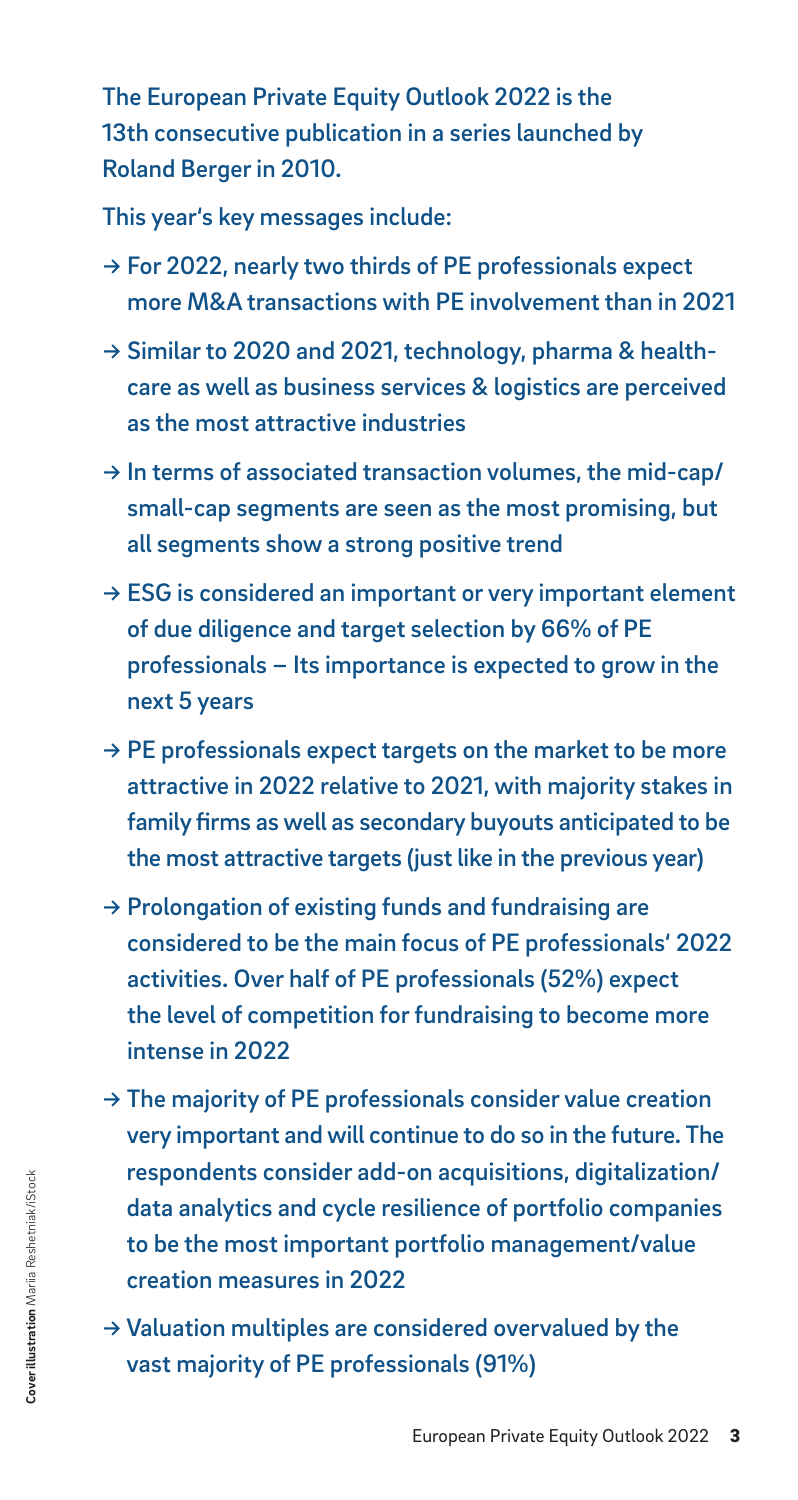# **Exclusive survey of private equity professionals from leading PE firms across Europe**

Approximately 1,700 experts from private equity investment companies across Europe were contacted for the PE Outlook. The results mirror what experts in the market anticipate for different countries and regions and what factors and topics they consider to be relevant for the private equity business in 2022.



4 European Private Equity Outlook 2022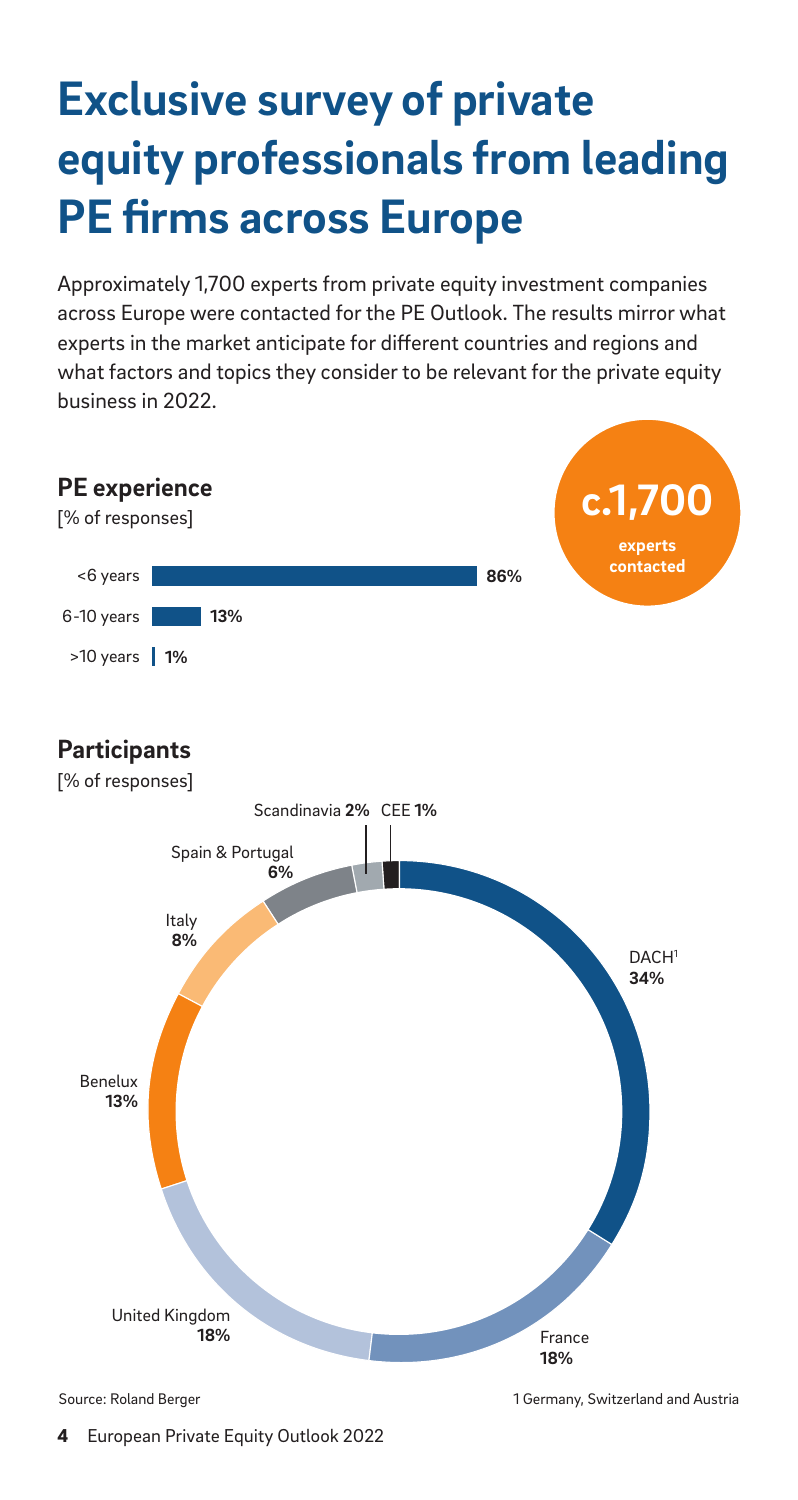### **Nearly two thirds of respondents expect more M&A transactions with PE involvement than in 2021**

63% of respondents expect an increase in M&A transactions with PE involvement compared to last year's level. 11% of respondents even think this increase will be double-digit. 21% of respondents expect the same level of PE involvement as last year. A decrease in the number of M&A transactions with PE involvement is expected by 16% of respondents. This anticipated increase in M&A transactions with PE involvement may signal reasonable optimism with respect to PE opportunities on the back of the overall recovery of the macroeconomic situation and the development of Covid-19 in Europe.

#### **What change do you expect to see in 2022 regarding the number of completed M&A transactions with PE involvement?**



M&A transactions with PE involvement – 2022 vs. 2021 [%]

% of responses [only one answer per category possible and excl. blank answers] – Total may not add up to 100% due to rounding

Source: Roland Berger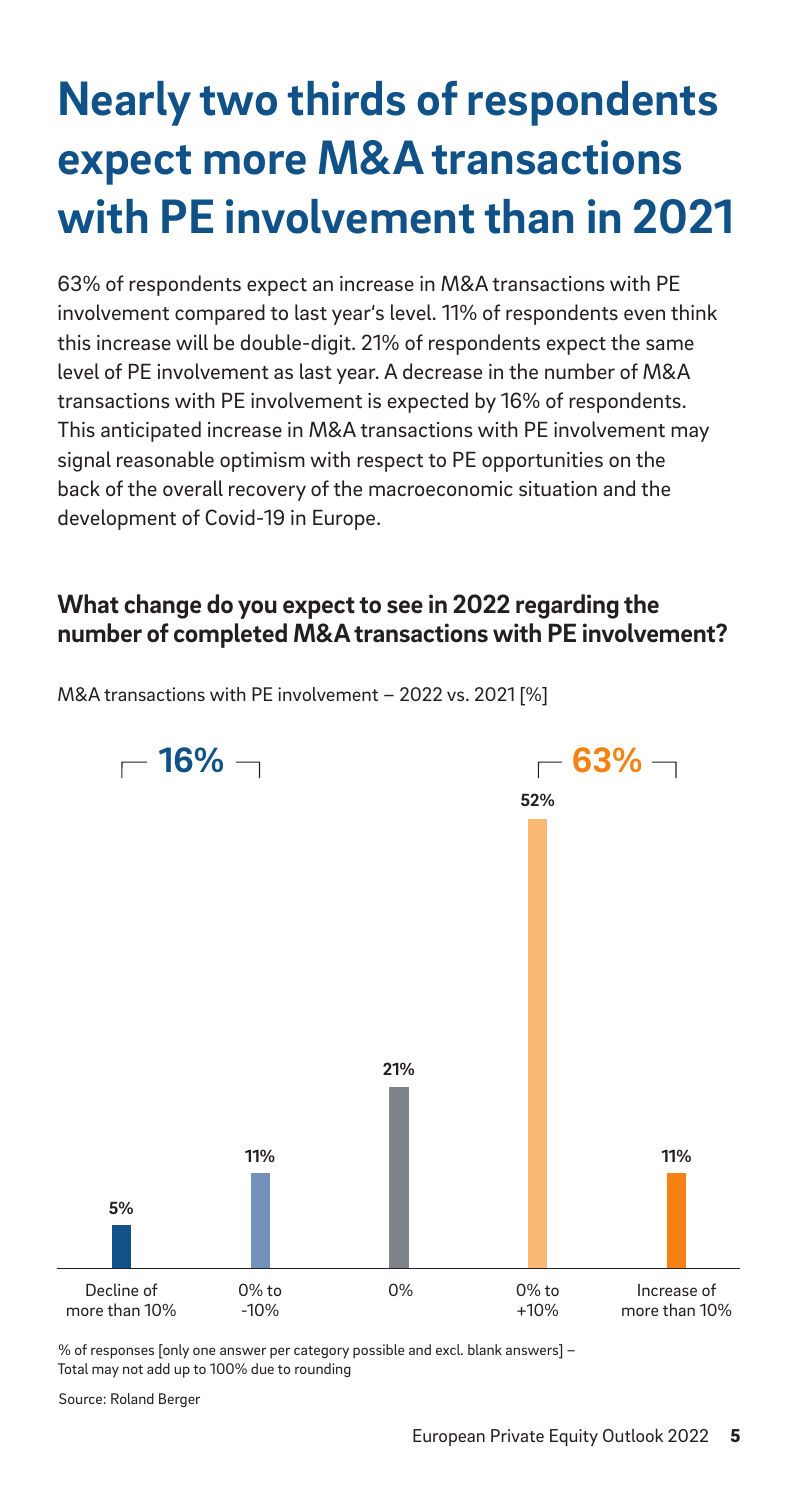## **This growth outlook differs for various European countries and regions**

The expected growth outlook of M&A transactions with PE involvement in Europe differs for various countries and regions. The PE market in Spain and Portugal is expected to see the strongest growth in Europe in 2022. Scandinavia, Germany and Italy are also likely to see a healthy increase in M&A activity. This good assessment can be interpreted as the result of a positive macroeconomic situation in these countries and regions. The participants of the survey forecast the weakest growth in Europe for the United Kingdom and Greece.

#### **What change in PE M&A activity do you expect to see in the following countries in 2022?**



Change in PE M&A activity in major countries – 2022 vs. 2021 [%]

% of expected change in PE M&A activity in 2022 compared to previous year [only one response per country possible]

1 Includes Denmark, Norway, Sweden 2 Central and Eastern Europe includes Bulgaria, Croatia, Czech Republic, Hungary, Romania, Slovakia and Slovenia

Source: Roland Berger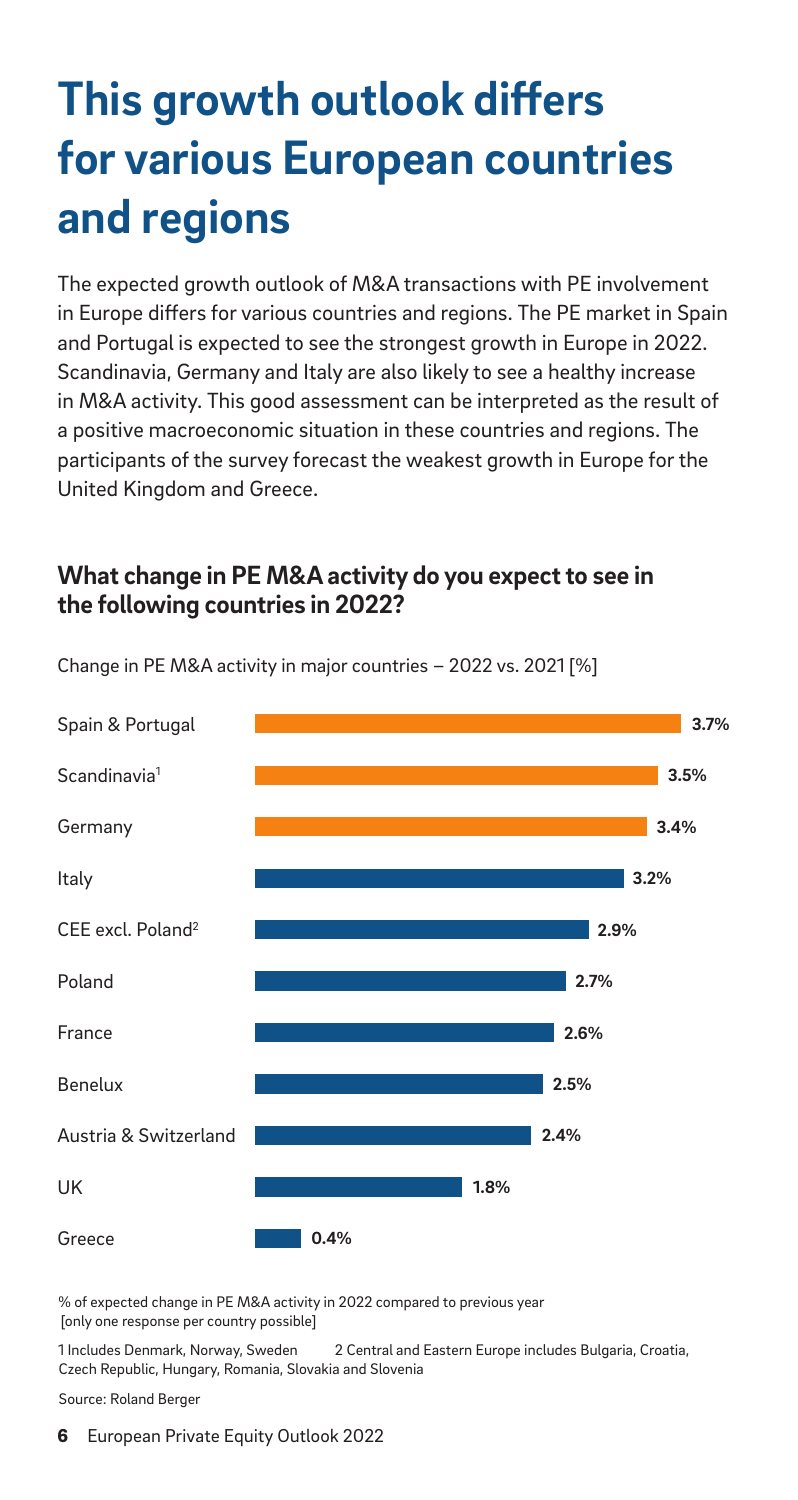# **TMS, pharma & healthcare, and business services & logistics are expected to yield the most M&A deals**

Similar to 2020 and 2021, technology, media & software, pharma & healthcare, and the business services & logistics industries are expected to be the most active in terms of M&A transactions with PE involvement. Technology and pharma & healthcare are of particular interest to the PE industry given their fundamental growth characteristics and resilience.

#### **What change do you expect to see in 2022 regarding the number of completed M&A transactions with PE involvement?**



Likelihood of a high number of M&A transactions by industry – 2022 [%]

% of participants that expect a high number of transactions Source: Roland Berger

**max. value**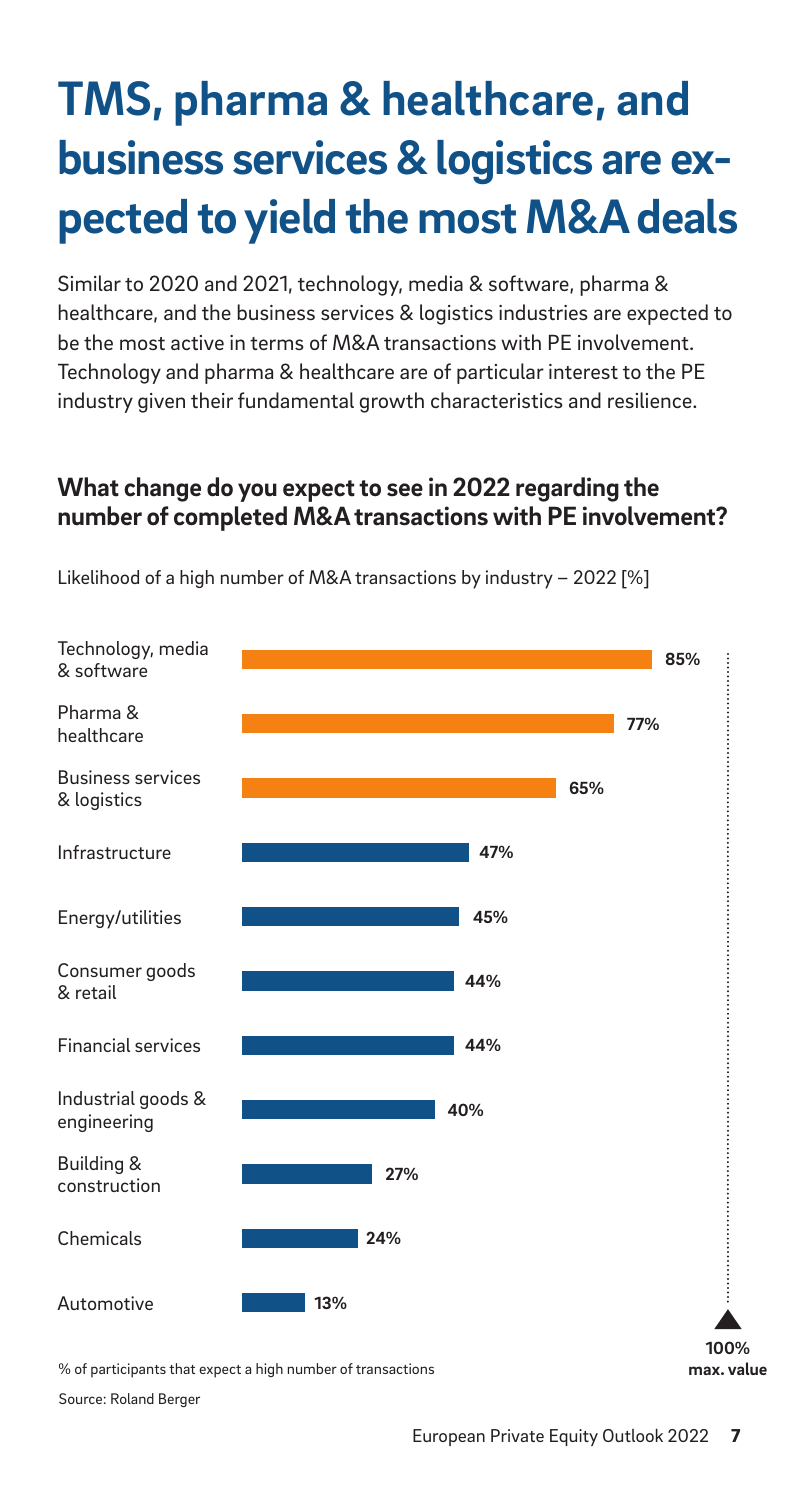## **The mid-cap and small-cap segments are seen as the most promising**

The small-cap segment with deals up to EUR 100 m and the mid-cap segment (EUR 100-500 m) are considered to be the most promising in 2022. Compared to 2021, there is a strong increase in PE professionals expecting stable development/growth in the European M&A market. This is true for all size segments, most notably for deals >EUR 500 m.

#### **Please estimate the development of the European M&A market with PE involvement by size classes.**



Development of PE transaction size classes – 2022 vs. 2021 [%]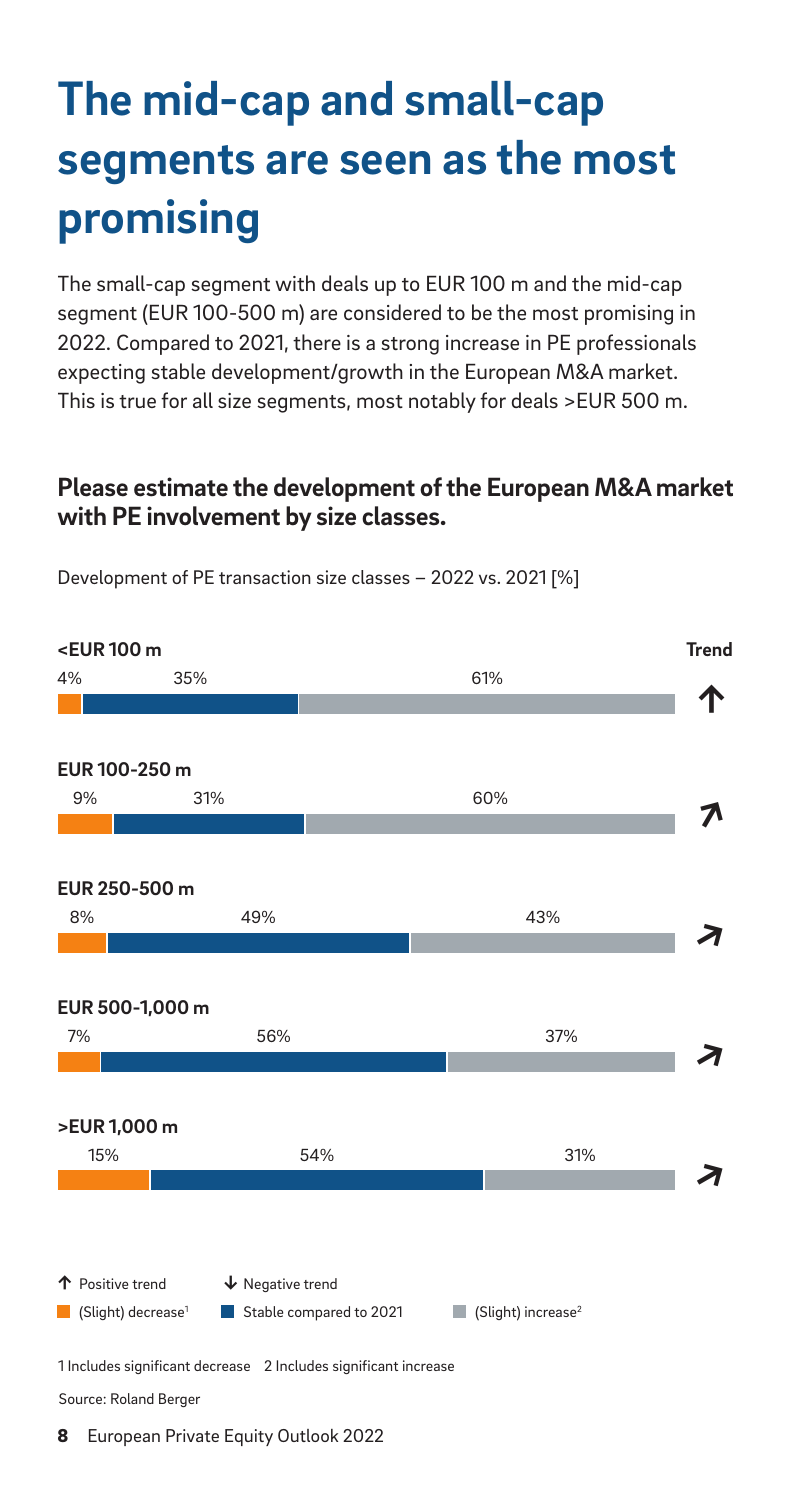### **The overall economy and the availability of attractive acquisition targets are the most influential factors for PE transactions**

The overall economic situation and the availability of attractive acquisition targets are seen as the most influential factors affecting the number of M&A transactions with private equity involvement. Survey respondents expect no change or even a slight improvement in these two key factors in 2022. It is also worth noting that 71% of the respondents expect an improvement in the Covid-19 situation in 2022. In contrast to these two factors, the availability of debt financing, competition from strategic investors or SPAC, and process uncertainty are considered to be significantly less influential.

#### **What are the most influential factors affecting the number of European M&A transactions with private equity involvement in 2022?**



Ranking of M&A influence factors – 2022

Based on ranking from 1 (least influential) to 5 (most influential) – % depicted represents the share of respondents assigning a score of 4 or 5 to a given factor relative to total number of respondents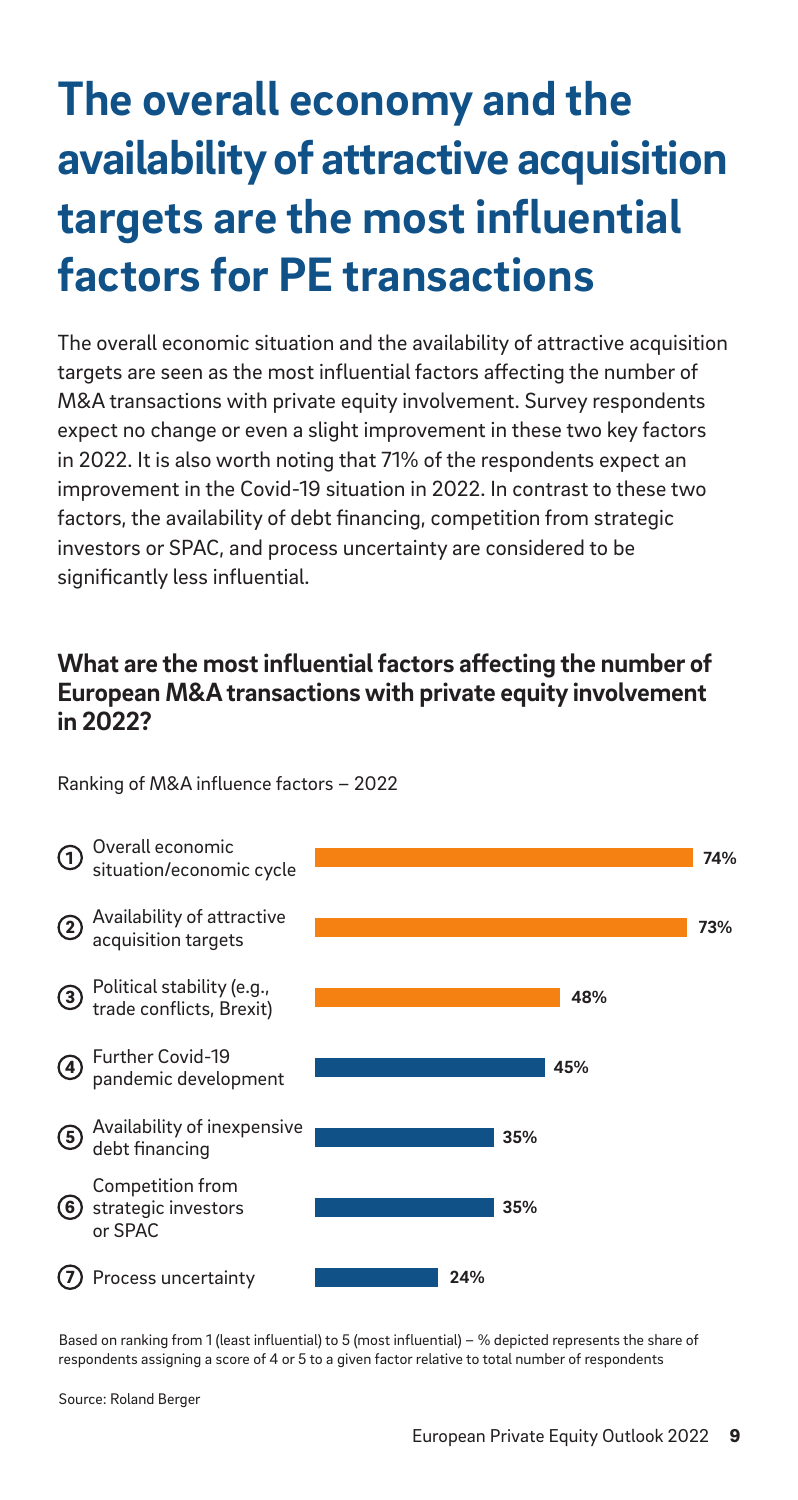# **Most PE professionals expect the targets available in 2022 to be of similar/comparable quality to 2021**

81% of the respondents expect targets available in 2022 to be equal to or more attractive than those available in 2021. 19% of PE professionals (up from 11% in 2021) anticipate that targets will be less attractive than the previous year.

#### **Overall, targets available on the market in 2022 will be more attractive than in 2021. To what extent do you agree?**



Expected development of investment opportunities – 2022 vs. 2021 [%]

% of responses [only one answer possible]

Source: Roland Berger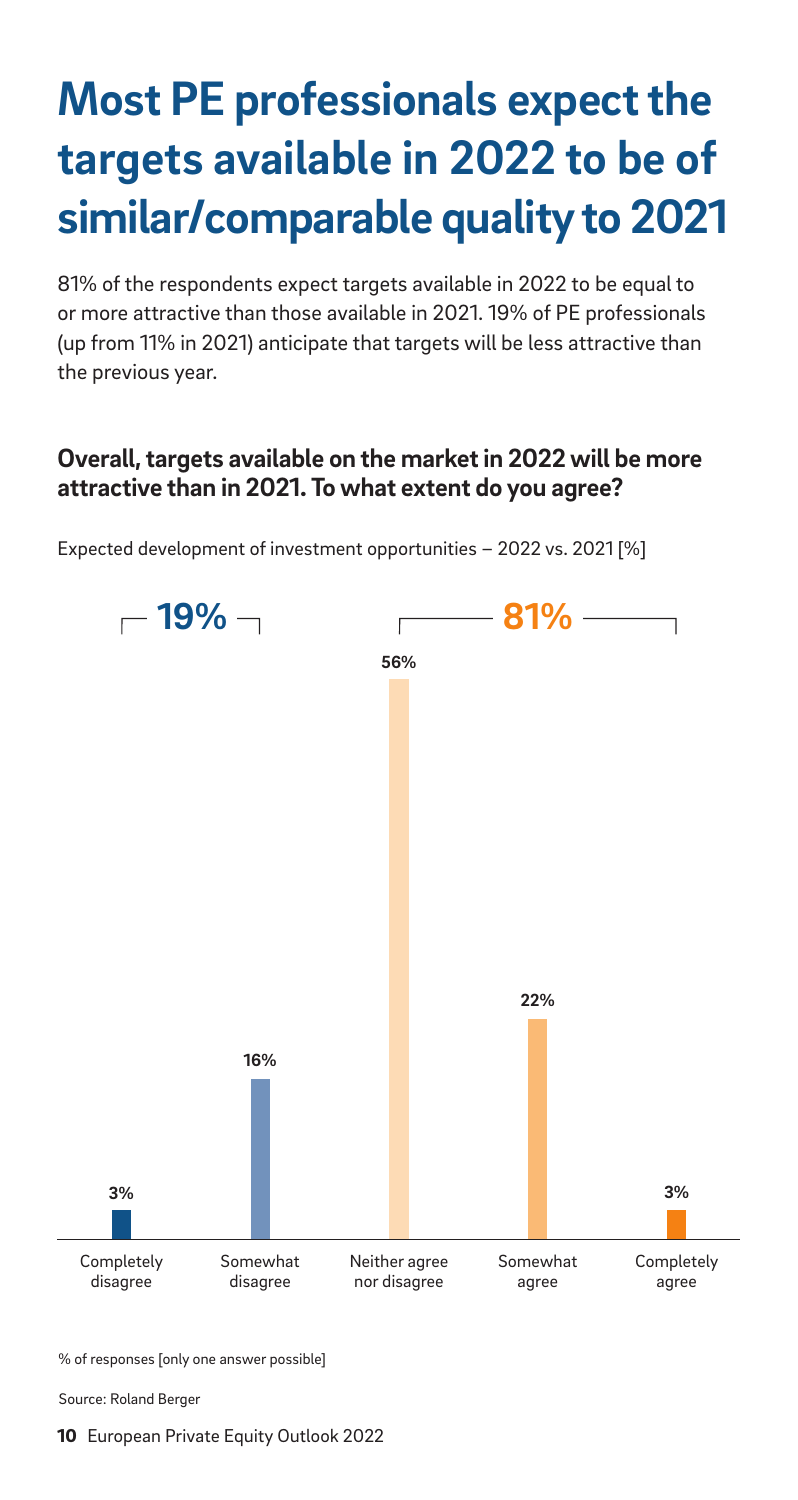### **Majority shareholdings in family companies and secondary buyouts are the most important sources**

Majority shareholdings in family-owned companies are viewed by 79% of PE professionals as the most important source of attractive targets in 2022. This figure is notably above 2021's 52%. Secondary buyouts follow at 60%, up from 48% in 2021. Listed companies, insolvent companies/ distressed deals and minority investments are expected to be less relevant as attractive targets in 2022.

#### **What will the source of the most attractive targets be in 2022?**

|                                                  |     |                    | Rank change<br>(2022 vs. 2021) |
|--------------------------------------------------|-----|--------------------|--------------------------------|
| Majority shareholdings in family-owned companies |     |                    |                                |
|                                                  |     | 79%                |                                |
|                                                  |     |                    |                                |
| Secondary buy-outs                               |     |                    |                                |
|                                                  | 60% |                    |                                |
|                                                  |     |                    |                                |
| Parts of groups/carve-outs                       |     |                    |                                |
| 31%                                              |     |                    |                                |
|                                                  |     |                    |                                |
| Listed companies (taking private)                |     |                    |                                |
| 13%                                              |     |                    | +2                             |
|                                                  |     |                    |                                |
| Insolvent companies/distressed deals             |     |                    |                                |
| 10%                                              |     |                    | -1                             |
|                                                  |     |                    |                                |
| Minority investments<br>10%                      |     |                    |                                |
|                                                  |     |                    |                                |
|                                                  |     |                    |                                |
|                                                  |     | 100%<br>max. value |                                |
|                                                  |     |                    |                                |

Sources of most attractive targets – 2022 [%]

% of participants that expect this source of targets to be important or very important [multiple answers possible]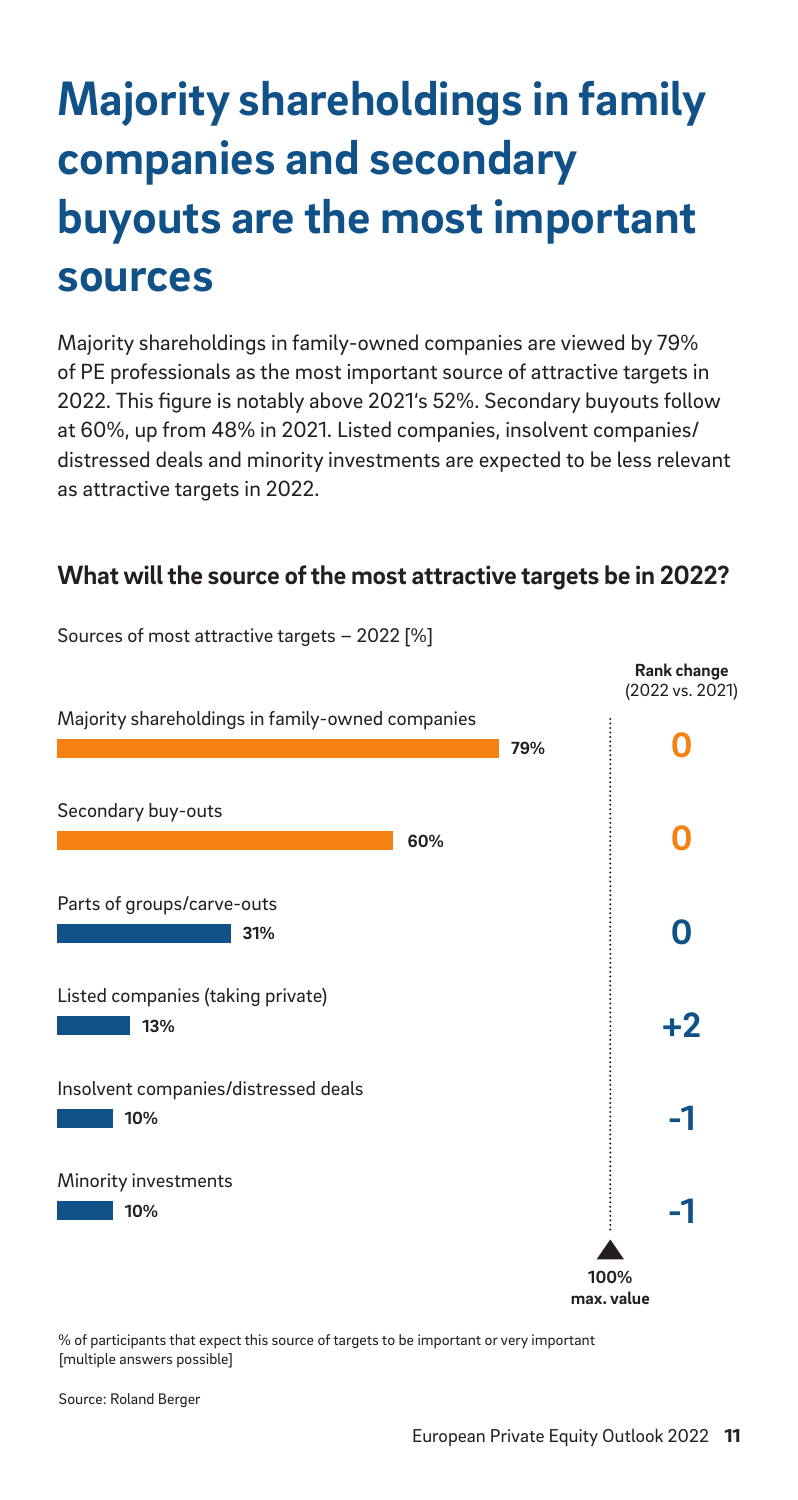### **The availability of external debt financing remains broadly similar to 2021**

Overall, the financing situation is expected to be relatively similar in 2022 to the situation in 2021. Two thirds of the respondents expect the chances of leveraged buyouts to be similar to last year. In particular, growth financing is expected to remain the most stable. Here, 73% of respondents see no difference to last year's situation.

#### **Compared to 2021, how easily available will external debt financing be in 2022?**

12 European Private Equity Outlook 2022 [only one answer possible for each type of financing] **Nore difficult to raise** Neutral **Easier to raise Leveraged buyouts,** i.e., new transactions **Growth financing,** i.e., working capital, lines for add-on acquisitions or capex **Refinancing,** i.e., improvement of terms **Recapitalization,** i.e., debt substituting equity, dividend to sponsor 19% 67% 14% 8% 73% 19% 29% 57% 14% 31% 62% 7% Source: Roland Berger

Availability of external financing – 2022 vs. 2021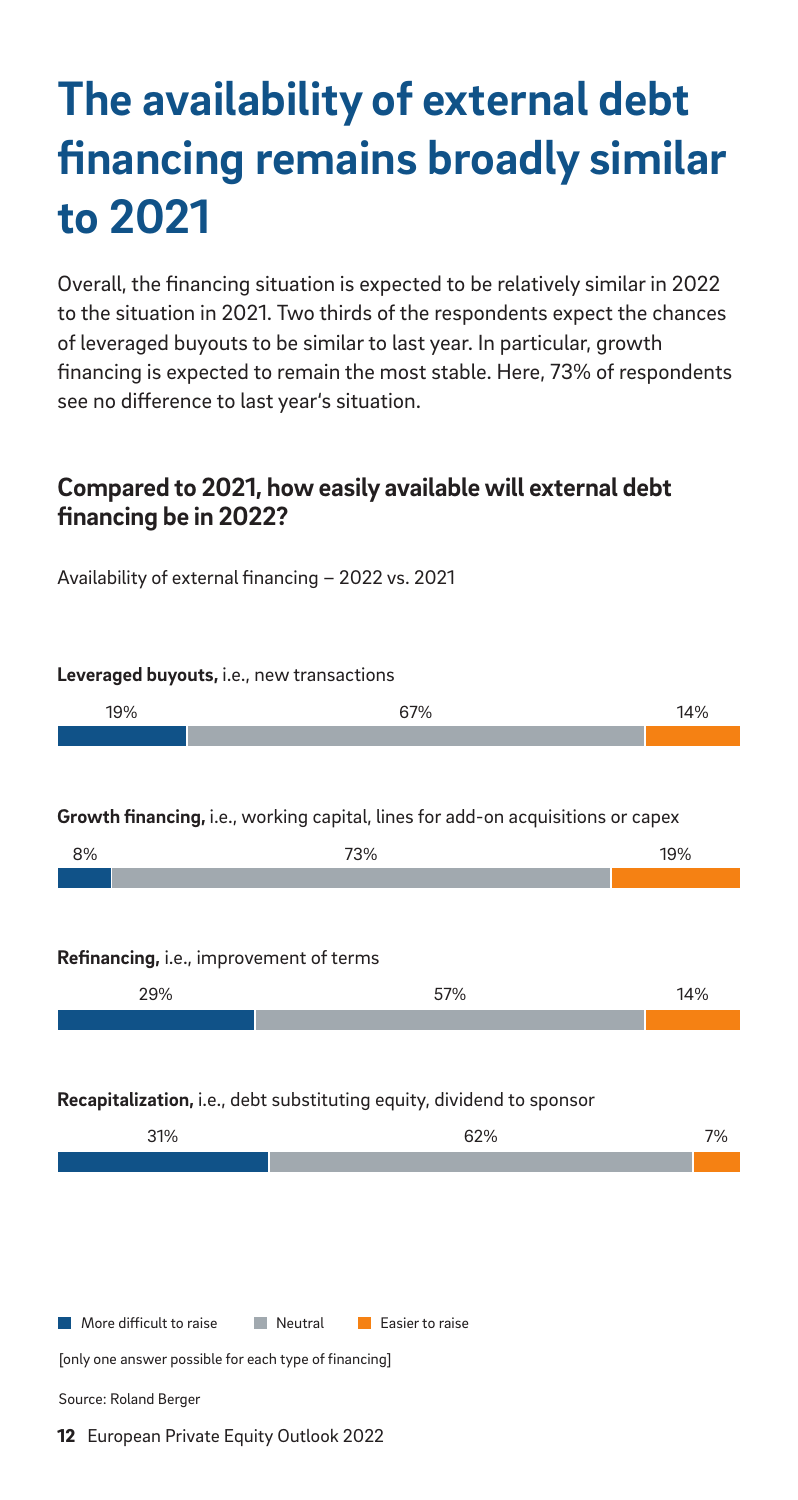### **Sales to PE or strategic investors are the most promising exit channels**

In 2022, the overall trend across exit channels is expected to be mostly positive, which is in line with respondents' overall positive market expectations: Sales to PE investors and strategic investors are considered a promising exit route, with 56% and 45% of participants, respectively, expecting an increase. PE professionals also expect dual tracks (e.g., IPO and M&A process) to increase slightly in 2022. However, IPO exits and triple tracks (e.g., IPO, M&A process and refinancing) are expected to decline.

#### **How do you expect the individual exit channels to change in 2022?**

Change in exit channels – 2022 [%]

| <b>Exit channels</b>                                           | Development of exit channels in 2022 <sup>1</sup> |                    |                                                   |                    | <b>Trend</b>                                              |  |
|----------------------------------------------------------------|---------------------------------------------------|--------------------|---------------------------------------------------|--------------------|-----------------------------------------------------------|--|
| M&A with<br>PE investors                                       | 1%                                                | 3%                 | 39%                                               | 49%                | 7%                                                        |  |
| M&A with<br>strategic<br>investors                             | 1%                                                | 0%                 | 54%                                               | 41%                | 4%                                                        |  |
| Dual track<br>(e.g., IPO and<br>M&A process)                   | 1%                                                | 16%                | 51%                                               | 27%                | 5%                                                        |  |
| Triple track<br>(e.g., IPO, M&A<br>process and<br>refinancing) | 1%                                                | 24%                | 48%                                               | 24%                | 2%                                                        |  |
| <b>IPO</b>                                                     | 4%                                                | 31%                | 40%                                               | 22%                | 3%                                                        |  |
|                                                                | Significant<br>decrease                           | Slight<br>decrease | Stable<br>compared<br>to 2020                     | Slight<br>increase | Significant<br>increase                                   |  |
| $\sim$ $\sim$ $\sim$                                           |                                                   |                    | $\bullet$ $\bullet$ $\bullet$ $\bullet$ $\bullet$ |                    | $\mathbf{I}$ and $\mathbf{I}$ are the set of $\mathbf{I}$ |  |

1 Only one answer possible for each exit channel

**<sup>→</sup>**Positive trend Negative trend **→**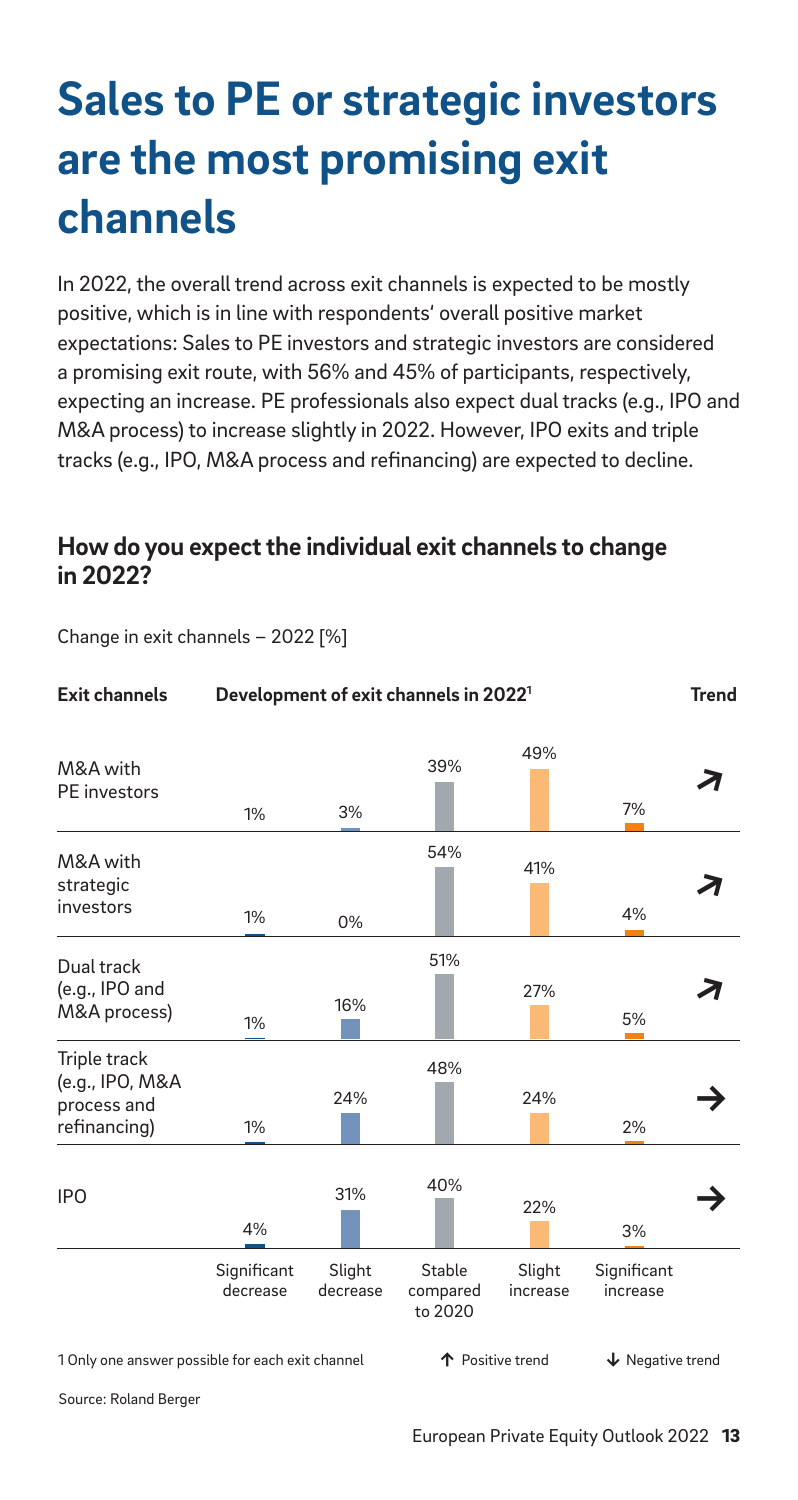# **Valuation multiples are currently considered to be overvalued by the majority of PE professionals**

Valuation multiples paid during M&A transactions with PE involvement are described as overvalued by 91% of the respondents (up from 82% in 2021). The number of respondents that believe assets are fairly valued has reduced further (8% vs. 17% in 2021). 40% of the surveyed PE professionals expect valuation multiples paid during M&A transactions with PE involvement to increase throughout 2022.

#### **What describes best the current status of valuation multiples paid during M&A transactions with PE involvement? Assets are …**



#### **How do you expect valuation multiples paid in transactions with PE involvement to develop in 2022?**





% of responses [only one answer possible]

Source: Roland Berger

14 European Private Equity Outlook 2022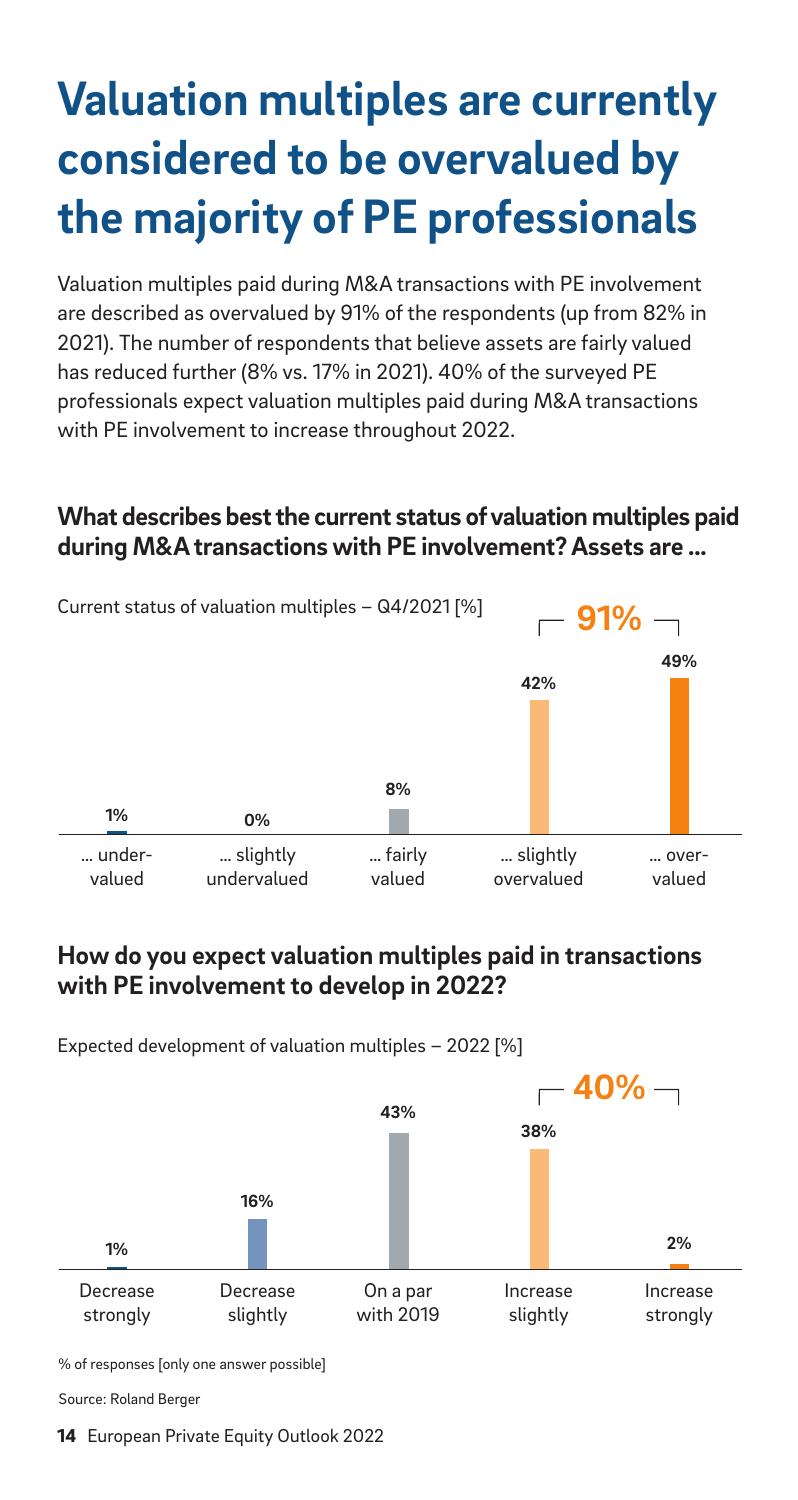## **Pharma & HC, tech/media and business services are expected to see the biggest increase in valuation multiples**

Looking in more detail at the expected development of valuation multiples by industry, most respondents expect pharma & HC to see an increase in valuation multiples in 2022 (66%), followed by tech/media (62%) and business services (47%). A decrease of valuation multiples in automotive is expected by almost half of the respondents (45%).

#### **How do you expect valuation multiples paid in transactions with PE involvement to develop in 2022?** (by industry)

|                             | <b>Decrease</b><br>strongly | <b>Decrease</b><br>slightly | On a par<br>with 2021 | <b>Increase</b><br>slightly | <b>Increase</b><br>strongly |  |
|-----------------------------|-----------------------------|-----------------------------|-----------------------|-----------------------------|-----------------------------|--|
| Automotive                  | 4%                          | 41%                         | 35%                   | 19%                         | $0\%$                       |  |
| Building &<br>construction  | 4%                          | 19%                         | 52%                   | 24%                         | $0\%$                       |  |
| <b>Business</b><br>services | 0%                          | 7%                          | 46%                   | 46%                         | 1%                          |  |
| Chemicals                   | 0%                          | 18%                         | 63%                   | 18%                         | 1%                          |  |
| Consumer goods              | 2%                          | 16%                         | 53%                   | 26%                         | 3%                          |  |
| Energy& utilities           | 1%                          | 19%                         | 47%                   | 26%                         | 6%                          |  |
| Financial<br>services       | 1%                          | 11%                         | 57%                   | 28%                         | 3%                          |  |
| Industrial &<br>engineering | 0%                          | 16%                         | 59%                   | 23%                         | 2%                          |  |
| Pharma & HC                 | 1%                          | 6%                          | 27%                   | 45%                         | 21%                         |  |
| Tech/media                  | 1%                          | 6%                          | 31%                   | 36%                         | 26%                         |  |
| Infrastructure              | 0%                          | 12%                         | 52%                   | 34%                         | 2%                          |  |

Expected development of valuation multiples by industry – 2022 [%]

% of responses [only one answer possible]

Source: Roland Berger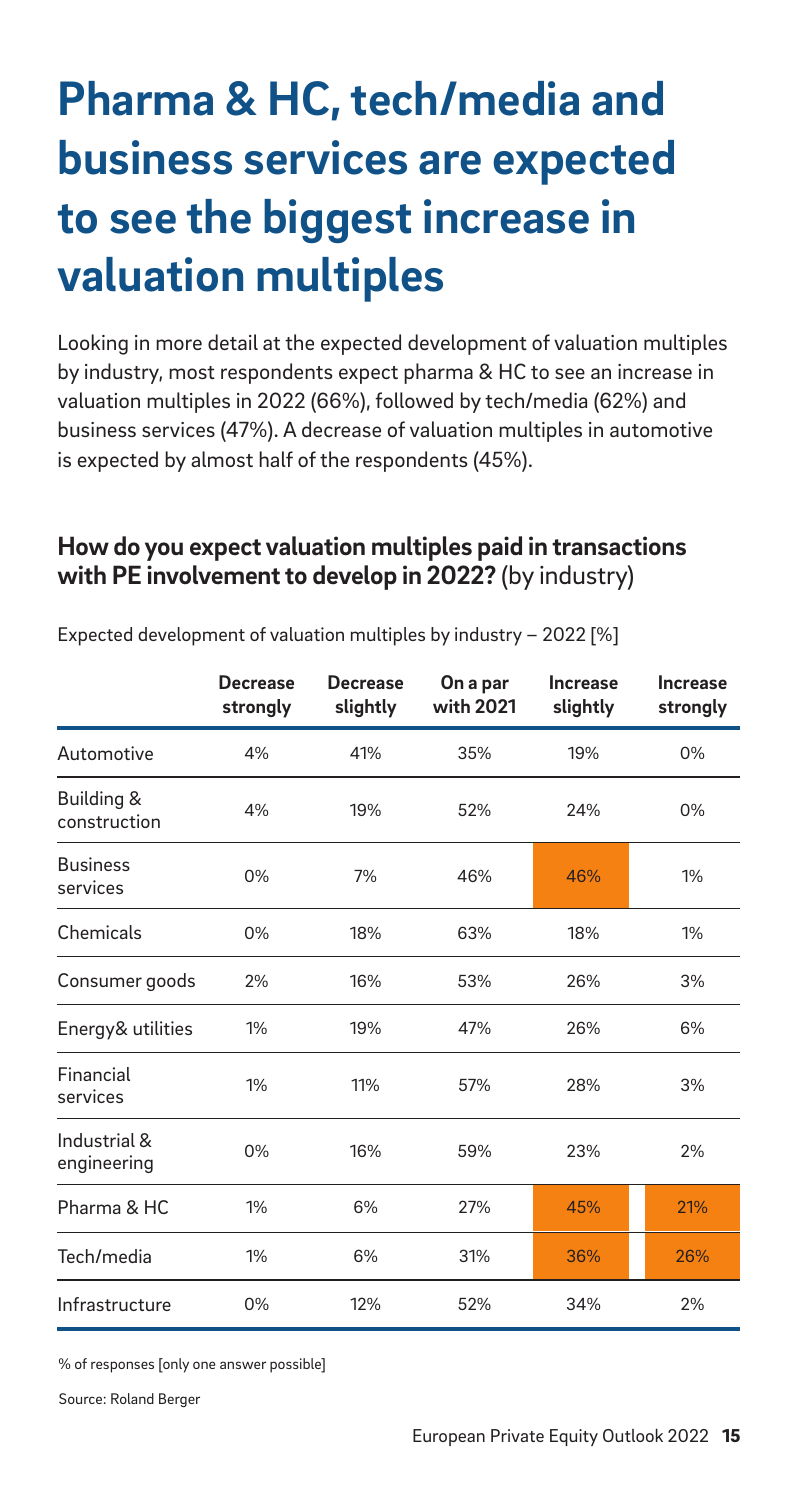# **Prolongation of existing funds and fundraising are set to be a key focus of PE activity in 2022**

Prolongation of existing funds and fundraising are by far the top priorities for financial investors in 2022, becoming even more crucial than they already were in 2021. By comparison, divesting existing investments and advancing the development of portfolio companies are assigned a much lower priority in relative terms.

#### **On which phases of the PE value chain will you focus most in 2022?**



Focus of PE investors by value chain phase – 2022 [%]

% of participants that will place most of their focus on this phase of the PE value chain [multiple answers possible]

#### **What degree of competitiveness do you expect in fundraising in 2022?**

Expected level of competition for fundraising – 2022 vs. 2021 [%]

I don't expect any change in the competitive situation



I expect the competitive situation to ease up

Source: Roland Berger

% of responses [only one answer possible]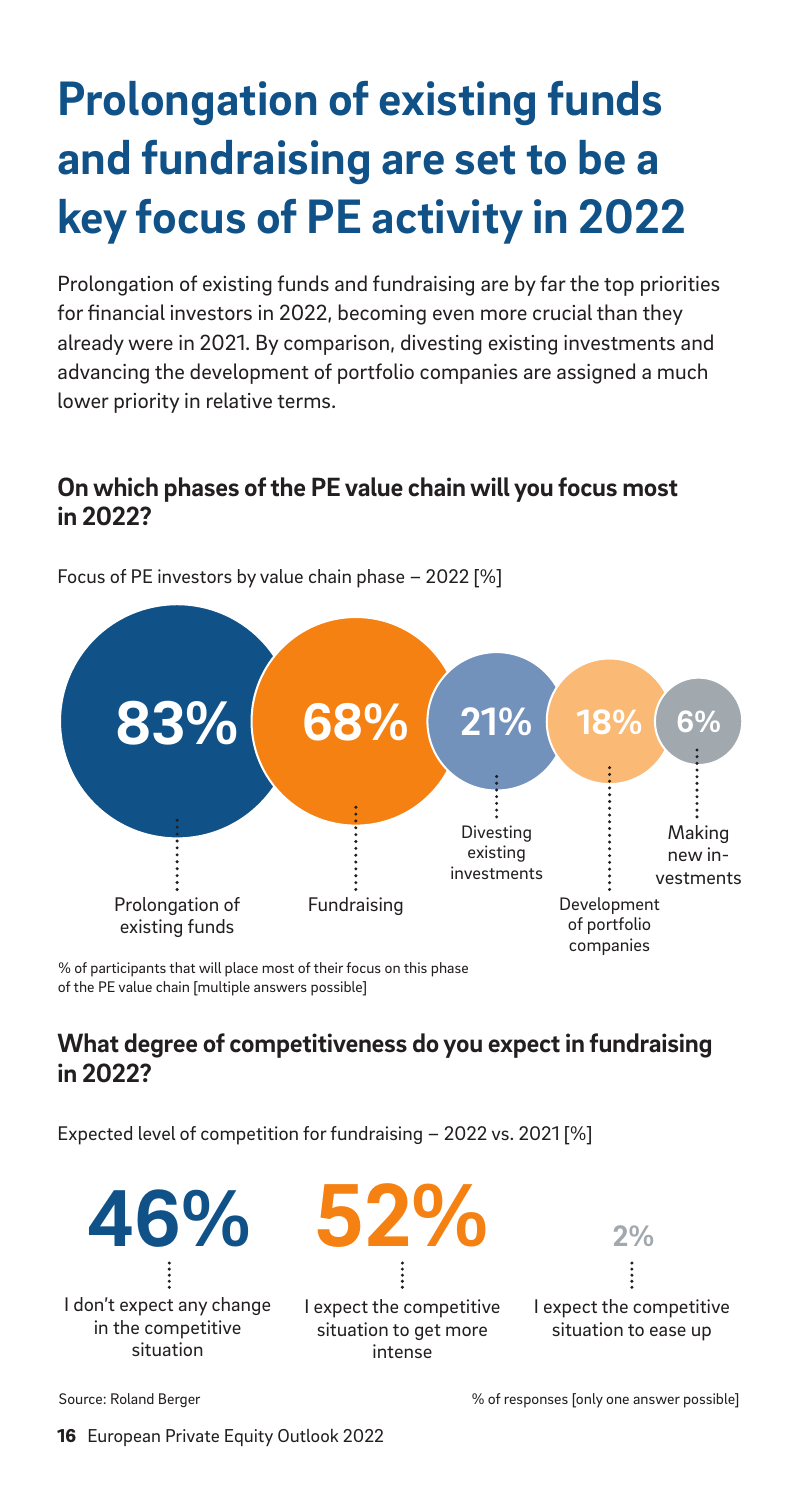# **The majority of PE professionals consider value creation important and will continue to do so in the future**

54% and 71% of respondents believe value creation will have an important or very important role in 2022 and the next 5 years, respectively. Particularly, 39% of PE professionals think the role will be very important in the next five years, compared with only 14% in 2022.

#### **What role will value creation play in 2022 and in the next 5 years?**

Role of value creation – 2022-2027 [%] Very important/ strongly increasing Very important/ strongly increasing Important/ slightly increasing Important/ slightly increasing Neutral/ no change Neutral/ no change Less important/ slightly decreasing Less important/ slightly decreasing Very unimportant/ strongly decreasing Very unimportant/ strongly decreasing **14% 39% 40% 32% 25% 13% 8% 6% 3% 5%**  $-$  54%  $\neg$  $-71%$   $-$ **IN THE NEXT 5 YEARS CURRENTLY**  (Q4/2021)

Source: Roland Berger

% of responses [only one answer possible]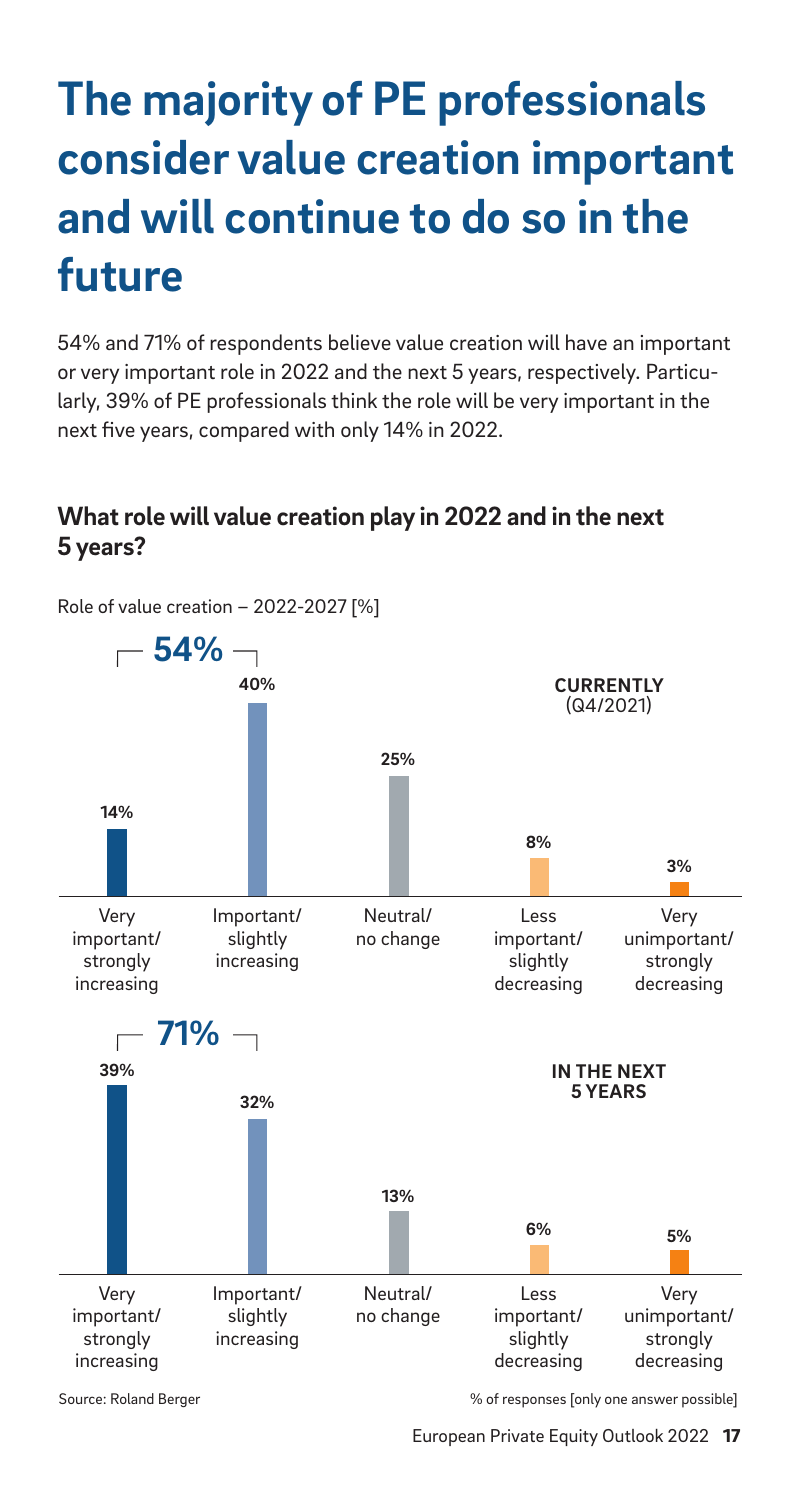# **Add-on acquisitions, digitalization and cycle resilience are the most important for value creation in 2022**

Respondents consider add-on acquisitions, digitalization/data analytics and cycle resilience of portfolio companies to be the most important measures for portfolio management and value creation in 2022. However, in the next 5 years, add-on acquisitions are expected to lose importance (11% vs. 19%). ESG is expected to rise to the top of portfolio management/value creation priorities in the next five years (23% vs. 10%).

#### **Which of the following portfolio management/value creation measures do you consider most important in 2022; which measures will increase in importance the most in the next 5 years?**

Add-on acquisitions **19% 11% -8 ppt.** Purchasing/supply chain optimization **10% 8% -2 ppt.** Upgrading of management/ aligning incentives **6% 3% -3 ppt.** Digitalization/ data analytics **16% 23% +7 ppt.** ESG **10% 23% +13 ppt.** New products & services **6% 6% +0 ppt.** Working capital optimization/capex efficiency **4% 2% -2 ppt.** Cycle resilience of portfolio companies **13% 15% +2ppt.** Pricing **9% 6% -3 ppt.** Cost reduction initiatives **6% 2% -4 ppt.** Refinancing **2% 2% +0 ppt.** 2022 Next 5 years Source: Roland Berger example and the state of the Source: Roland Berger and the Source: Roland Berger and the S

Importance of portfolio management/value creation measures – 2022 vs. future [%]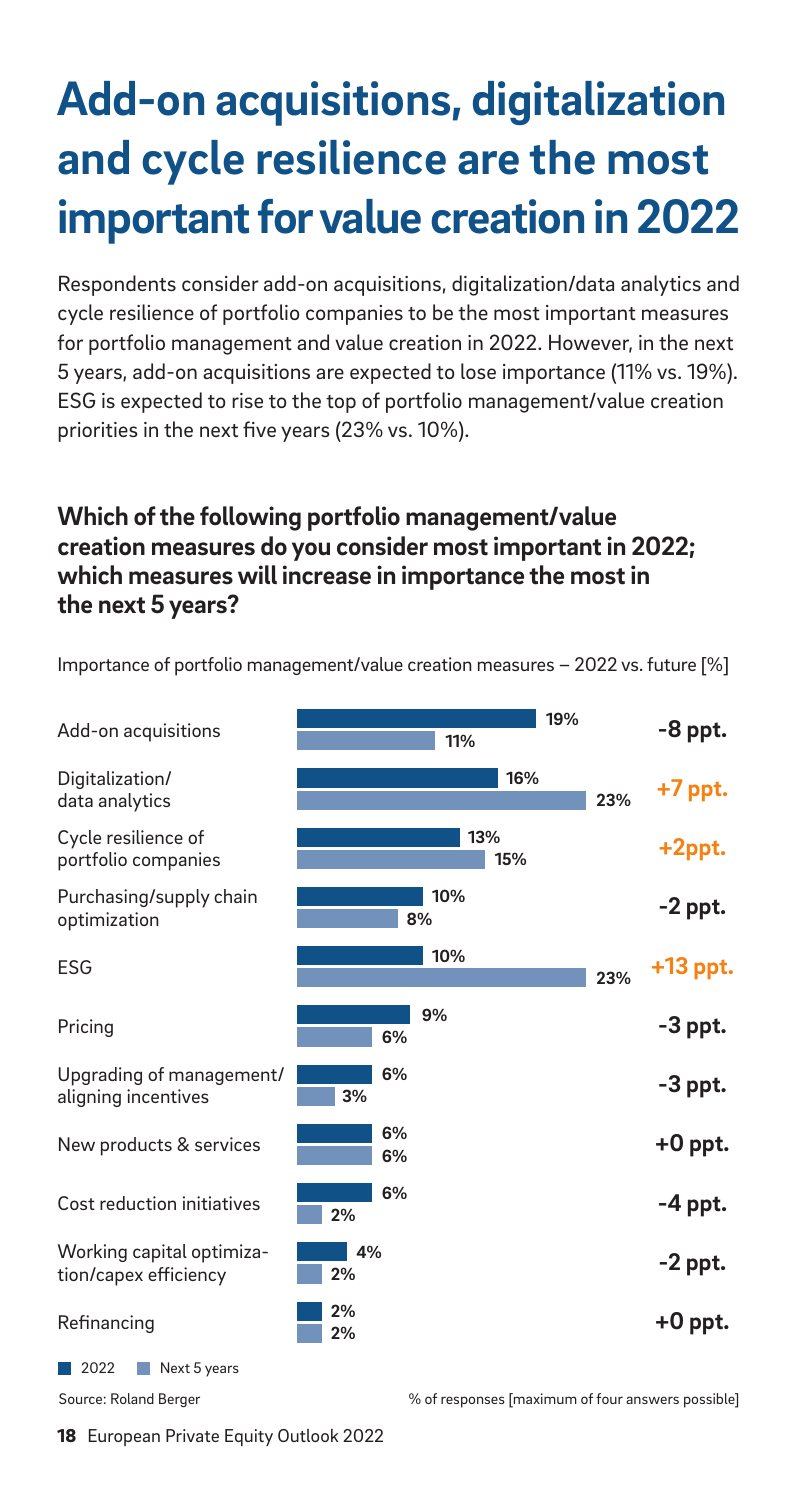## **ESG is relevant and is expected to become even more relevant going forward**

ESG is currently an important or very important factor in due diligence and target selection for 66% of respondents. This importance is considered to be growing and increasingly so, becoming important or very important for 80% of respondents in the next five years. Environmental concerns (68%) and brand image/reputation (50%) are the most important reasons for taking ESG-related factors into account when making investment decisions.

#### **What role does ESG currently play in your due diligence and target selection? What do you expect for the next 5 years?**



Role of ESG in due diligence and target selection – 2022-2027 [%]

% of responses [only one answer possible]

Reasons for considering ESG-related factors [%]

#### **Why do you take ESG-related factors into account when making investment decisions? Please select the factors you consider most important.**

Environmental concerns **68%** Brand image/reputation **50%** Social concerns **39%** Investor pressure **36%**

Risk management **31%**

Diversity & inclusion concerns **26%**

Increasing valuation multiples **25%**

Cost savings/aspects **9%**

Source: Roland Berger

[Maximum of four answers]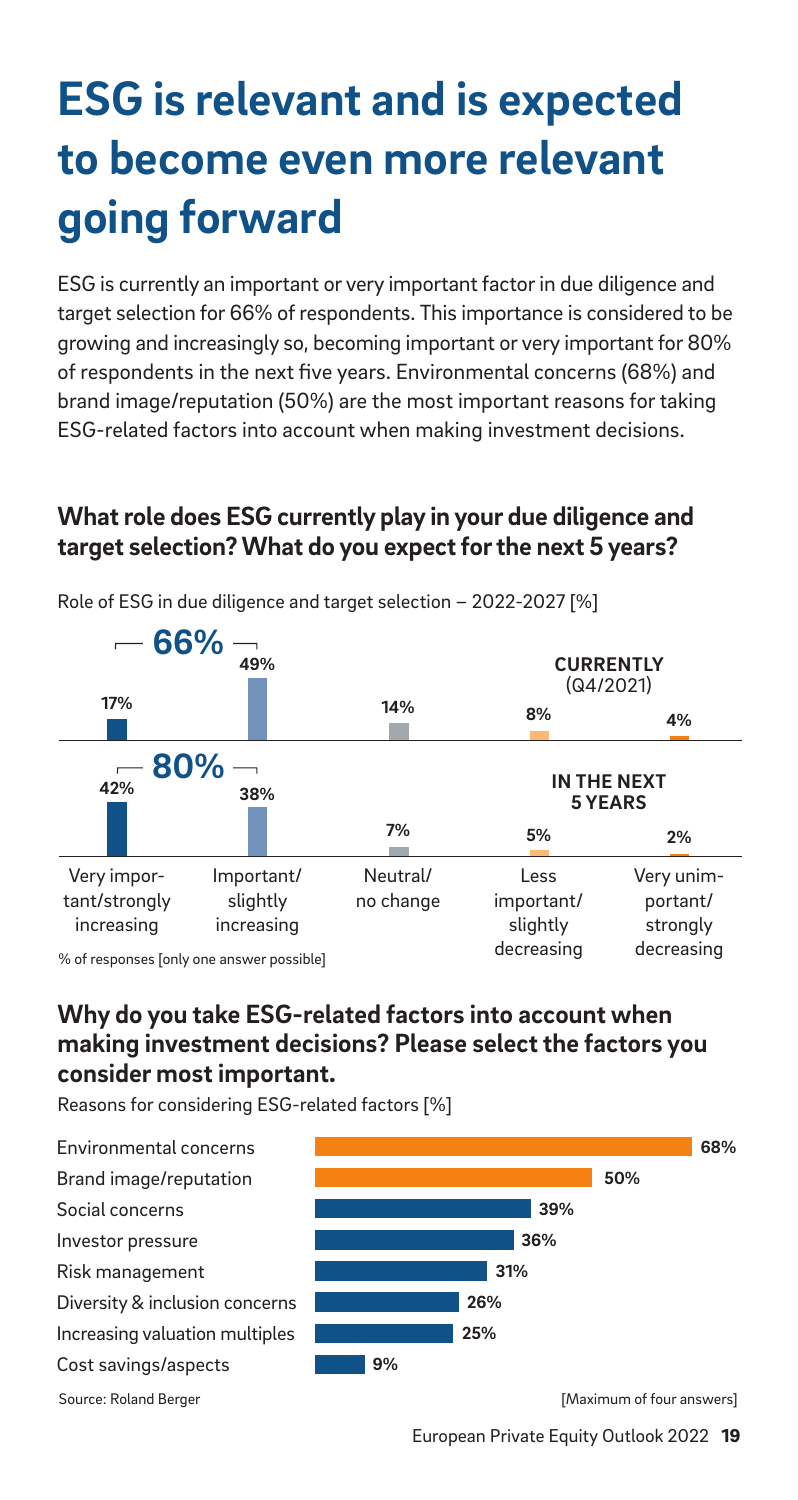## **There was a strong rebound in buyout volumes in 2021 – UK, GSA and France were the geographies with the most buyout transactions**

Geographically, the UK, GSA<sup>1</sup> and France represent the strongest buyout markets, while Eastern Europe and Italy have historically demonstrated the strongest growth dynamics (starting from a lower base). Overall, volumes have grown at c.8% p.a. over the 2001-2021 period.

#### **European buyout transaction volume by geography**



Source: Mergermarket (Feb 2022); Roland Berger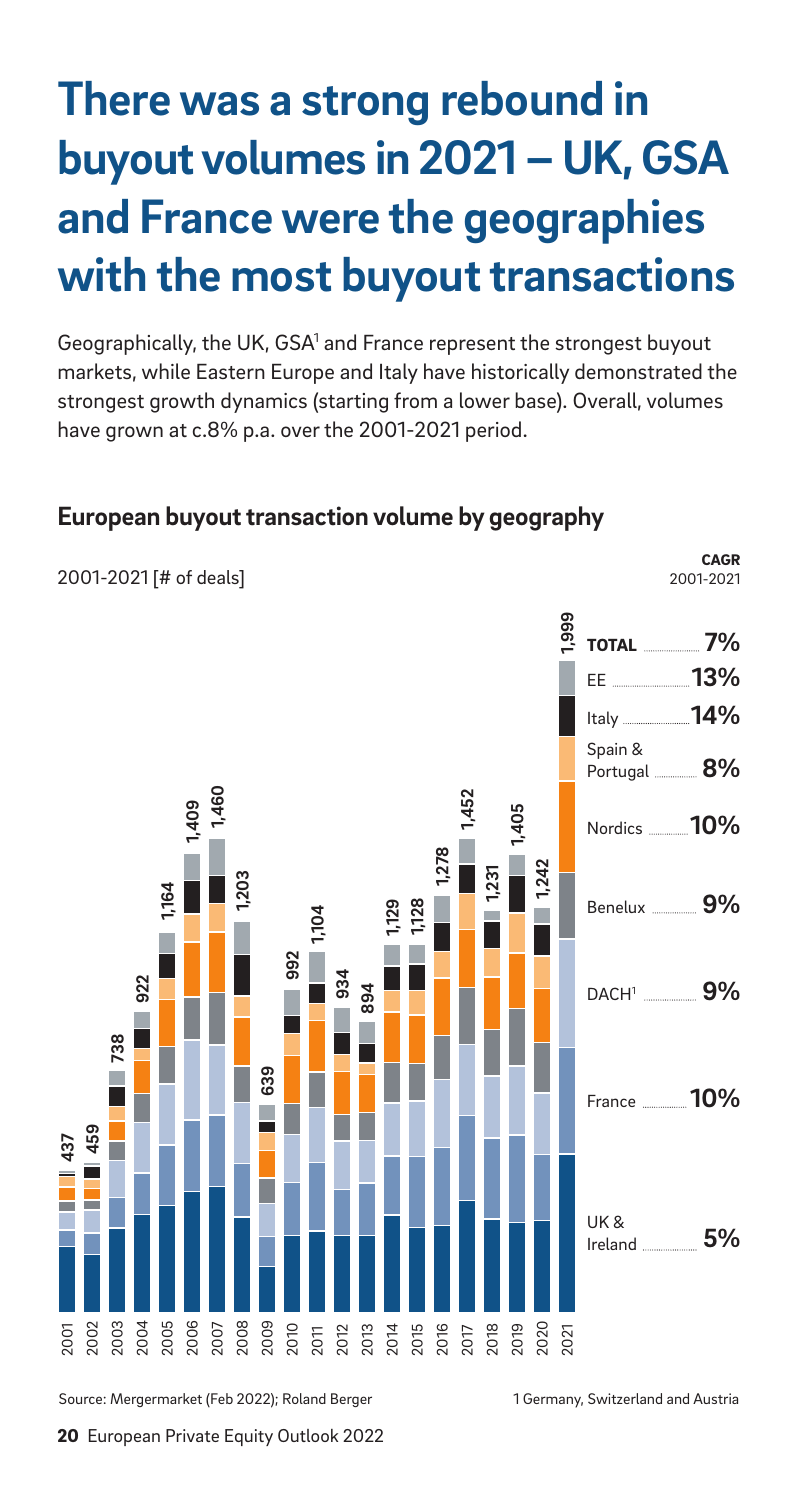### **Tech/media and consumer goods & retail saw the largest transaction volumes in 2021**

At the industry level, T&M (c.600 deals), consumer goods & retail (c.390 deals) and industrial goods & engineering (c.250 deals) were the main contributors to deal flow in 2021. The strongest long-term growth was registered in tech/media (+12% CAGR in 2001-2021), followed by pharma & healthcare, which grew at a CAGR of c.11%. Recovering from the Covid-induced dip in 2020, all sectors experienced strong growth rates of 25-90% in 2021.



Source: Mergermarket (Feb 2022); Roland Berger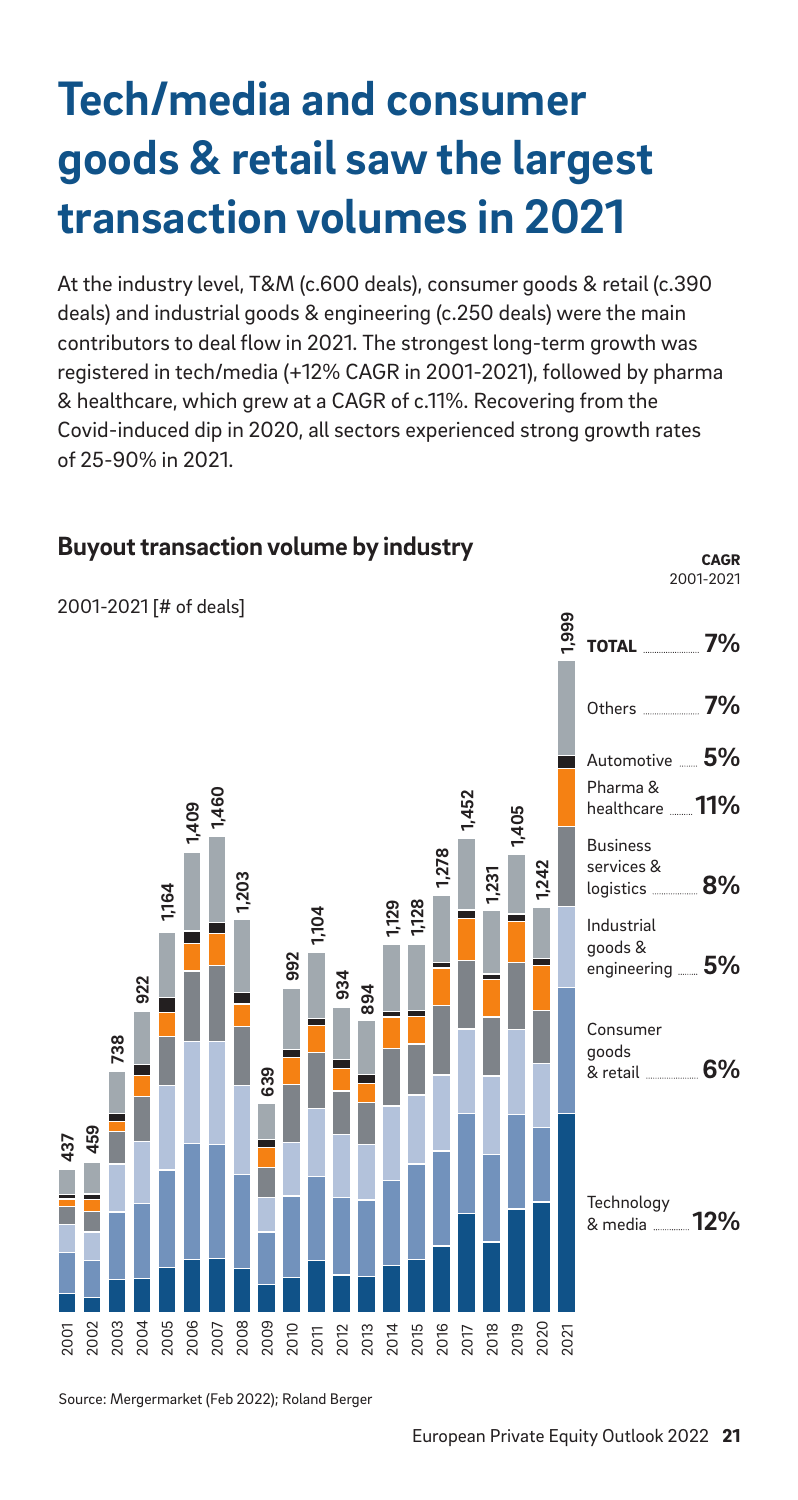### **Your contacts**



**Dr. Thorsten Groth** Principal Investor Support Sederanger 1 80538 Munich thorsten.groth@rolandberger.com +49 160 744-8325



**Christof Huth** Head of Investor Support DACH & CEE Sederanger 1 80538 Munich christof.huth@rolandberger.com +49 160 744-8291



**Sebastien Murbach** Partner Investor Support 62-64 rue de Lisbonne 75008 Paris sebastien.murbach@rolandberger.com +33 6 37 47 45 84



**Sven Kleindienst** Senior Partner Investor Support Sederanger 1 80538 Munich sven.kleindienst@rolandberger.com +49 160 744-8539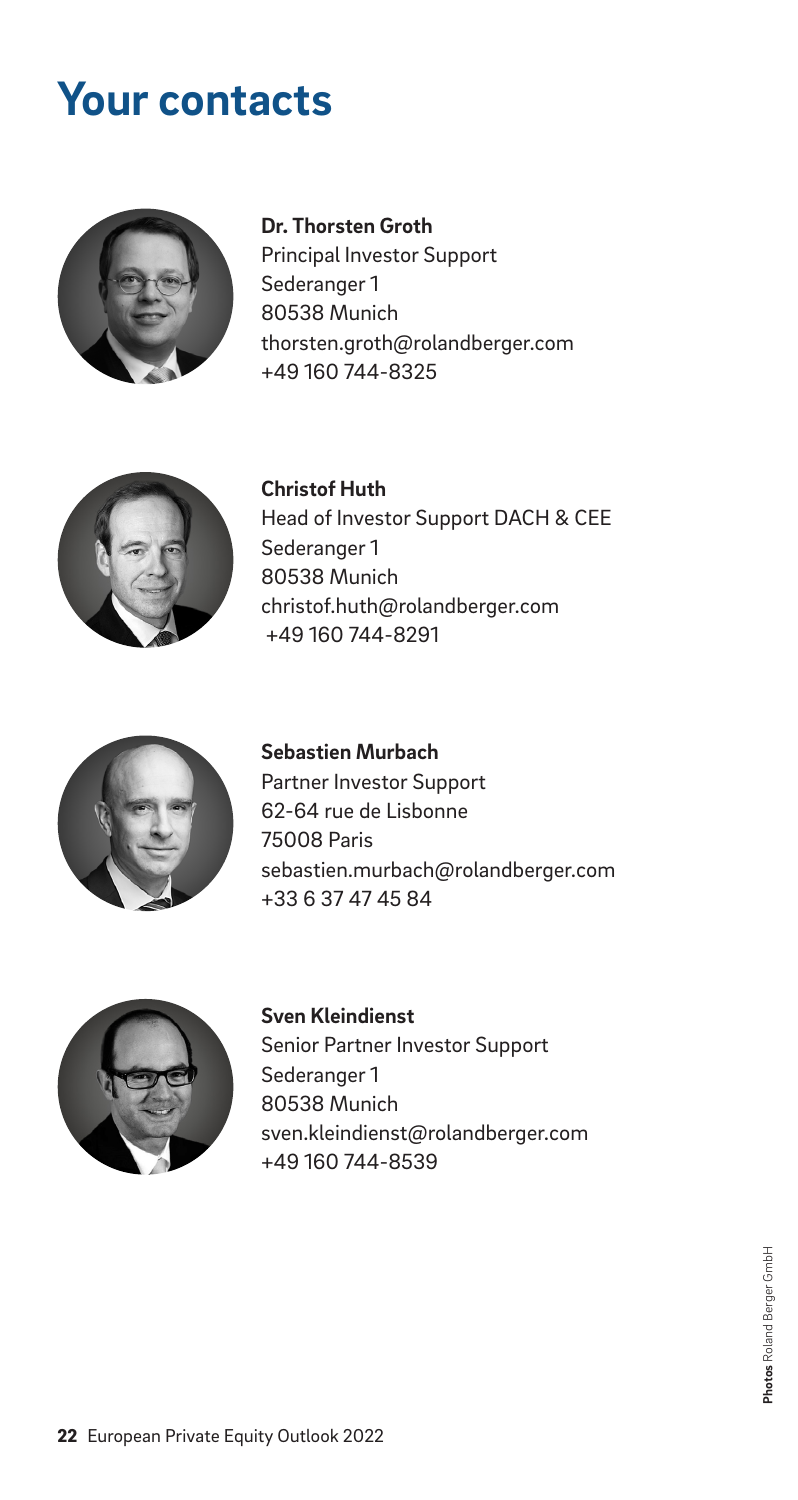ROLAND BERGER is the only management consultancy of European heritage with a strong international footprint. As an independent firm, solely owned by our Partners, we operate 50 offices in all major markets. Our 2400 employees offer a unique combination of an analytical approach and an empathic attitude. Driven by our values of entrepreneurship, excellence and empathy, we at Roland Berger are convinced that the world needs a new sustainable paradigm that takes the entire value cycle into account and enables us to meet the profound challenges of today and tomorrow.